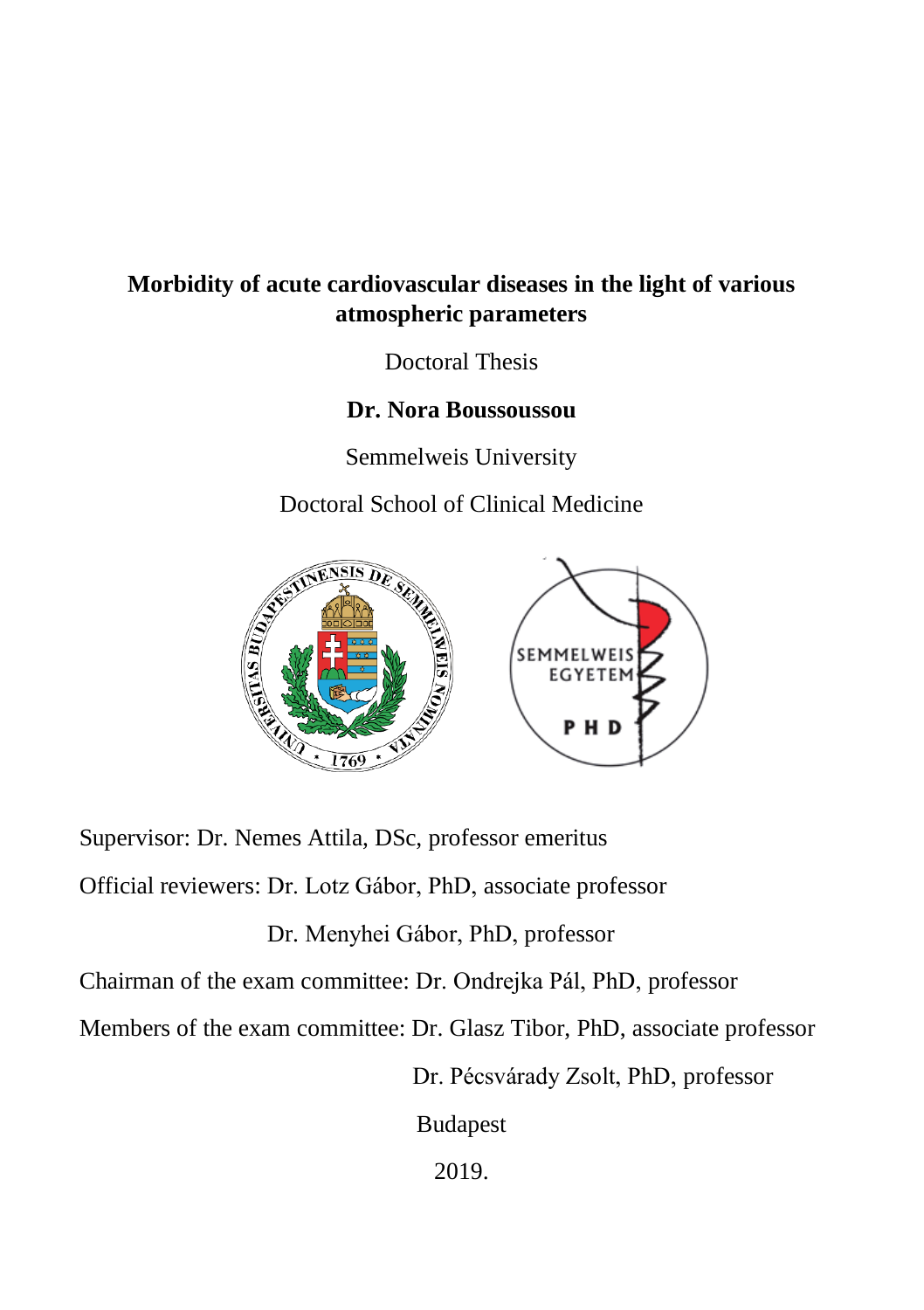## **INTRODUCTION**

In the age of anthropocene, the health effects of global climate change pose a real threat to public health. The natural system of ecosphera is also part of the human body, therefore the human body can be considered as a system that has a continuous interaction with environmental factors. The 2009 Lancet and University College London Institute for Global Health Commission reports that climate change is one of the greatest health challenges of the 21st century, putting billions of people at risk of morbidity and mortality. Global climate change has a direct effect on the human body through atmospheric parameters. The development of cardiovascular (CV) diseases can be attributed to multifactorial causes, in which environmental factors might play a role. According to the World Health Organization's (WHO) data, most of the natural environment-related mortality has an effect on CV diseases. Nowadays, the human body is exposed to such altered, stronger atmospheric effects due to climate change, which were not typical of the region providing the given living space.

The human body has not yet been adequately adapted to the extreme atmospheric parameter changes resulting from the effects of climate change. In the future, extreme atmospheric effects caused by global climate change, as minor CV risk factors, may further increase the already high morbidity and mortality of acute cardiovascular diseases (ACVD). Major CV risk factors identified by the Framingham Study are well known, but the impact of atmospheric parameters as minor CV risk factor is still underestimated. The 2009 WHO report, Protecting Health from Climate Change, drew attention to the importance of atmospheric parameters health effects related medical research in order to develop new prevention strategies. Reflecting on this WHO guideline, we began and created our research at the Department of Vascular Surgery at Semmelweis University.

In our study, we examined the effects of increasingly extreme atmospheric parameters due to climate change on ACVDs, especially in acute myocardial infarction (AMI), aortic aneurysm rupture (AAR), aortic dissection (AD), and thromboembolism. We examined the atmospheric sensitivity of major CV risk factors and specific haemostatic and inflammatory parameters. In addition, within the framework of a collaboration, the first comparative study in France and Hungary was carried out on the effects of atmospheric parameters on ACVDs.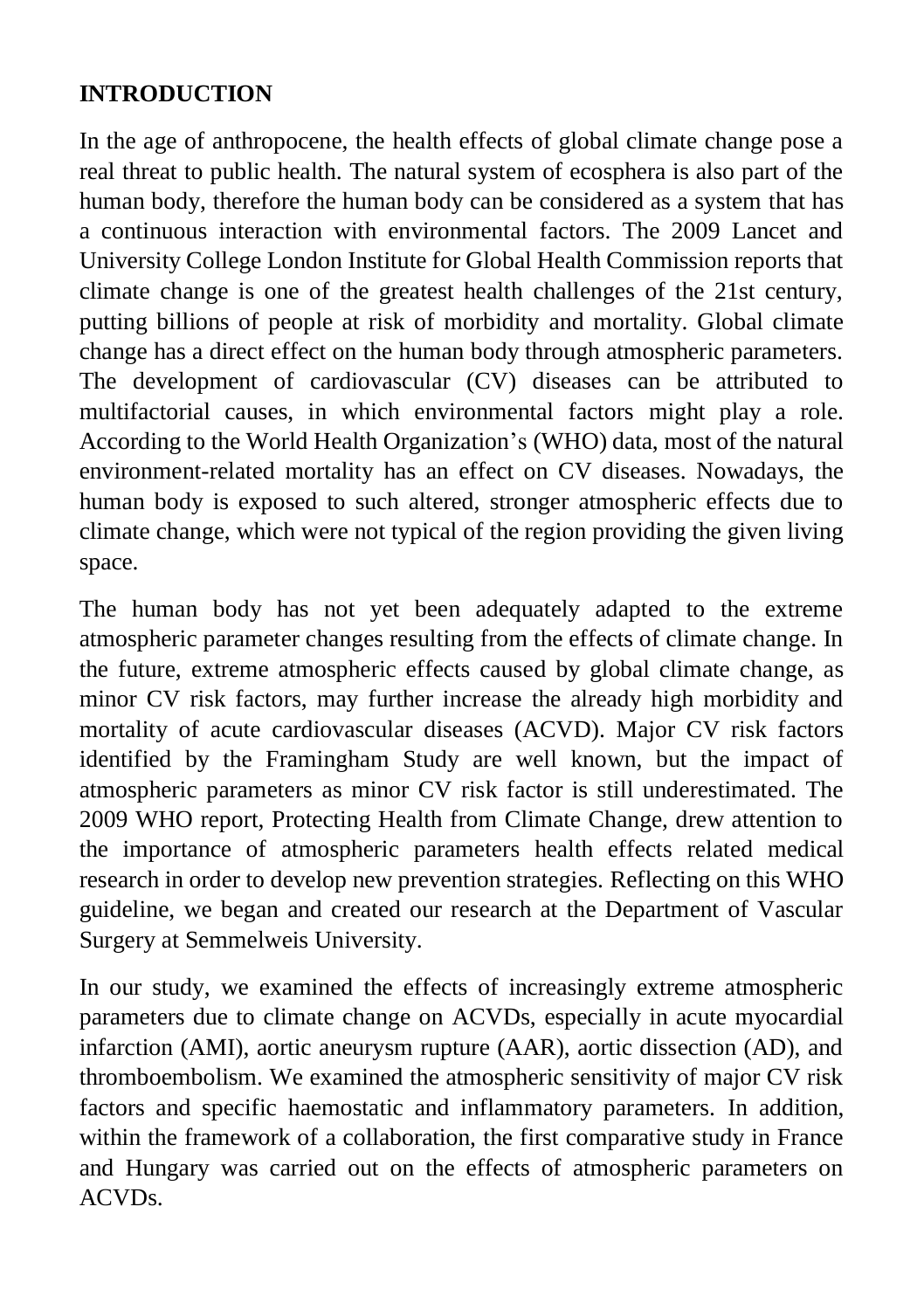# **OBJECTIVES**

Our study results were intended to prove the minor CV risk factor role of atmospheric parameters. We aim to examine the characteristics of the effects of atmospheric parameters on ACVD morbidity. There is no official international or national medical prevention guidelines against atmospheric parameter effects, therefore our aim was to shed light on the fact that taking into account the atmospheric parameters CV effects, creating new CV prevention strategies are possible and necessary. In the future these strategies might help to reduce the negative CV effects of unfavourable meteorological factors caused by global climate change.

In my research, we aimed to answer the following questions:

- 1. Are the atmospheric parameters elevating the morbidity number of acute cardiovascular diseases?
- 2. Do changes in atmospheric parameters and their complex interaction have a greater CV effect than the individual CV effect of atmospheric parameters?
- 3. Do atmospheric parameters have different effects on different types of acute ACVDs?
- 4. Within atmospheric parameters, are front effects, due to their atmospheric complexity, have the most complex CV effect? Do certain front patterns increase the incidence of ACVDs?
- 5. Do the CV effects of the atmospheric parameters develop within a time lag?
- 6. For individuals with different demographic (sex, age) characteristics, do the atmospheric parameters have a different strength of CV effect?
- 7. Do individuals with major CV risk factors have different degrees of vulnerability to atmospheric parameters?
- 8. Do some haemostatic and inflammatory factors have a different value in the presence of defined atmospheric conditions?
- 9. Do atmospheric parameters have different CV effects in different geographic and social regions?
- 10. Can the Kérdő- meteoro-sensitivity questionnaire, specifically developed for Hungary, be used in other countries with different latitude?
- 11. Do some atmospheric parameters have a protective CV effect?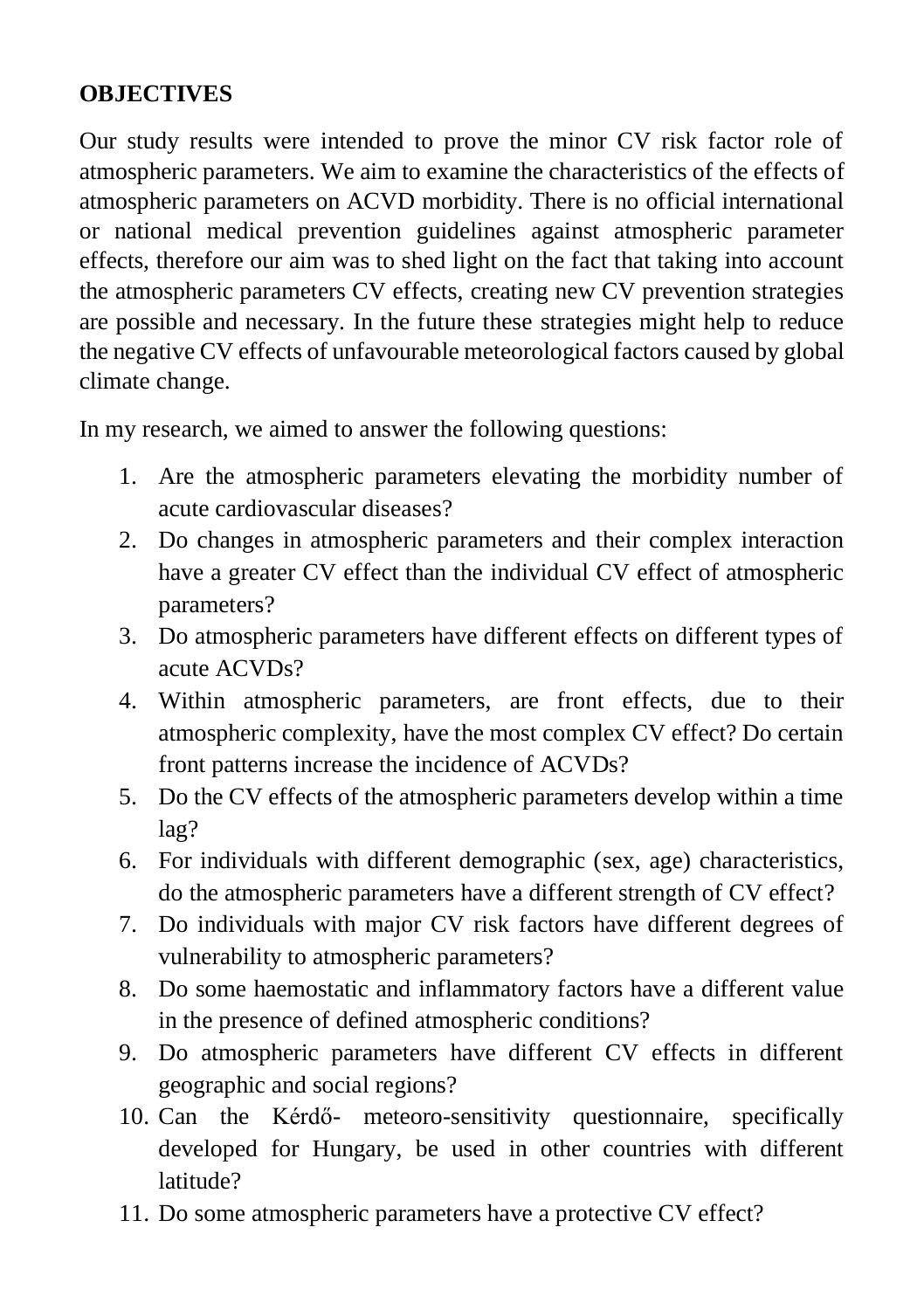12. Can our results about atmospheric parameters as minor CV risk factor serve as a basis for developing CV prevention strategies?

## **METHODS**

We conducted our multi-centre study in Budapest at the Semmelweis University-Heart and Vascular Centre, at the National Blood Transfusion Service and at the Centre Hospitalier Universitaire de Bordeaux, Département Cardiovasculaire. In our clinical study, the effects of atmospheric parameters were examined in several aspects. Our research can be divided into 6 main parts.

**A**: Examination of individual and interaction effects of atmospheric parameters on ACVDs.

**B**: Examination of the effects of atmospheric fronts on ACVDs.

**C**: Identification of subpopulations with atmospheric vulnerability. Examination of the atmospheric sensitivity of major CV risk factors.

**D**: Examination of atmospheric sensitivity of haemostatic and inflammatory factors among ACV patients and healthy blood donors.

**E**: Examination of the effect of atmospheric parameters on ACVD in the Bordeaux region. Comparative study of the effects of atmospheric parameters on ACVD in Budapest and Bordeaux.

**F**: Atmospheric sensitivity test in Bordeaux region.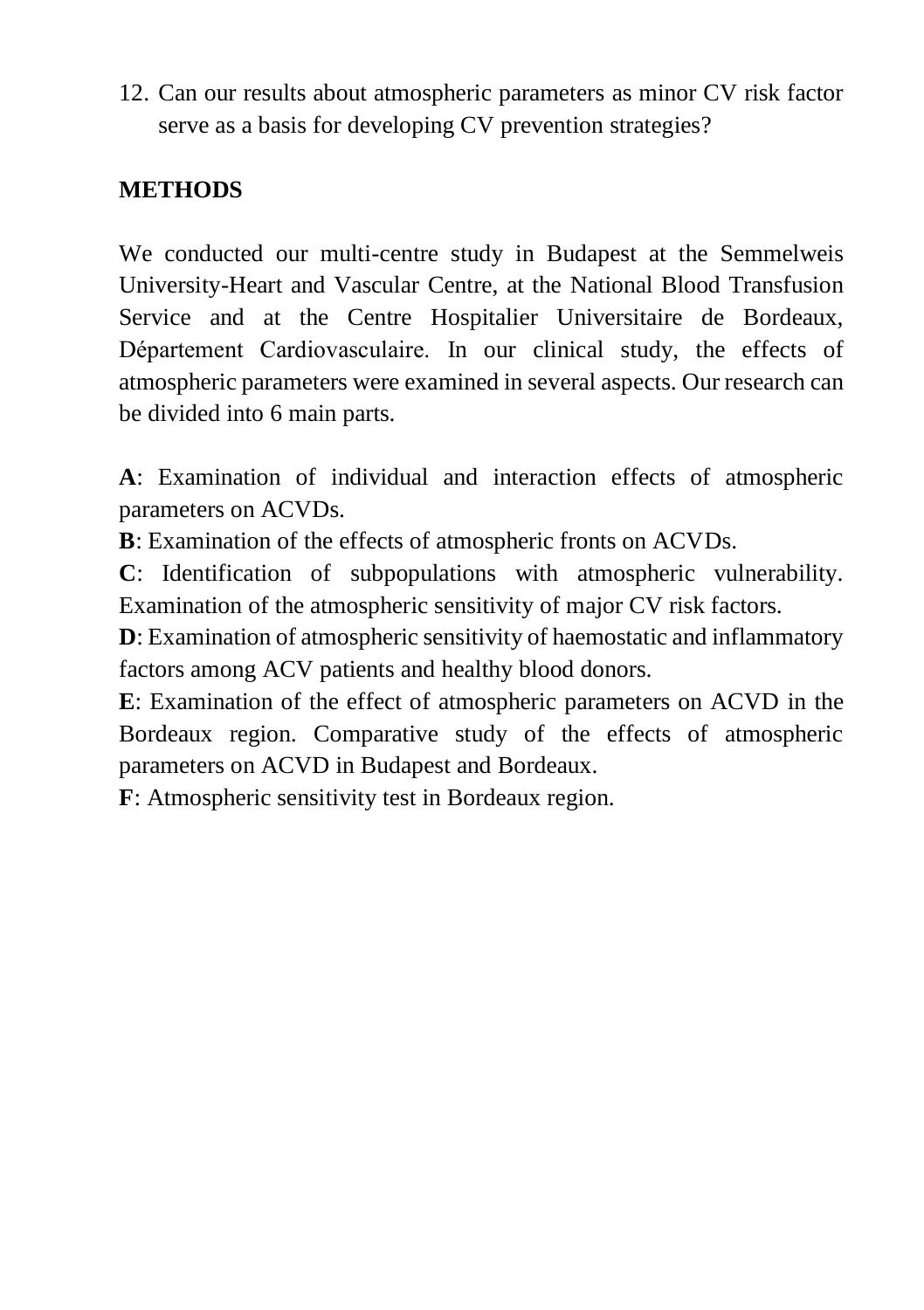- 1. Geographic region, atmospheric parameters, and hospital sampling frames
- 1.1.Study population

In our multi-centre study, patients hospitalized with ACV were involved at the Semmelweis University-Heart and Vascular Centre, between 2009.01.01. and 2013.12.31 ((n:6499) and at the Centre Hospitalier Universitaire de Bordeaux, Département Cardiovasculaire between 2012.01.01. and 2013.12.31. (n:1357). Voluntary blood donors recruited in the National Blood Supply Service during the study periods (2009.01.01-2013.12.31) were also included in the study (n:686).

The ACVDs investigated in our study were determined on the basis of the International Classification of Diseases (ICD). Our study included ACVDs, registered in the clinical database, including acute myocardial infarction (I21), pulmonary embolism (I26), dissection of the aorta (I71.0), aortic aneurysm rupture (I71.1/I71.3/I71.5/I71.8), arterial embolism and thrombosis (I74), portal vein embolism and venous thrombosis (I82).

A separate database was created based on the patients' demographic characteristic (i.e., age), other major CRFs (e.g., hypertonia, diabetes, hyperlipidaemia, smoking, alcohol, previous CVDs, family history) and several haemostatic and inflammatory factors [Haemoglobin (Hgb), Haematocrit (Htc), red blood cell (RBC), white blood cell (WBC), thrombocytes (thr), C-reactive protein (CRP), lactate dehydrogenase (LDH), International Normalized Ratio (INR), Low-density lipoprotein (LDL), Cholesterine (Chol)].

The database of our research contains the atmospheric parameter data for a given day, as well as the number of patients hospitalized with ACVD on a given day, and a separate major CV risk factor and laboratory parameter for each patient. The laboratory parameter of the healthy donors (Hgb, WBC, Thr) was recorded by creating a separate database.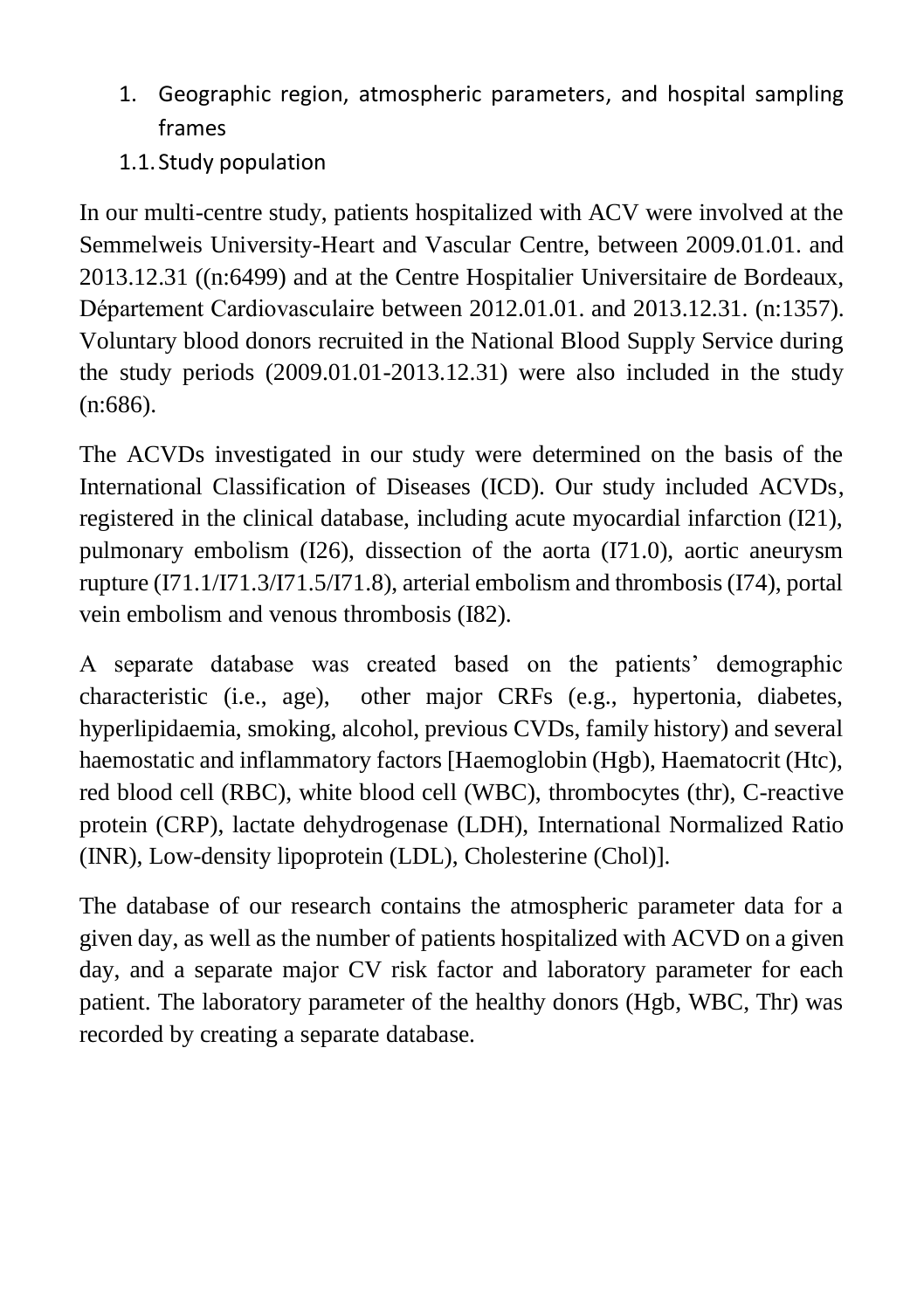## 1.2.Geographic regions and atmospheric parameters

Our research project was conducted in Budapest at the Department of Vascular Surgery of Semmelweis University. Budapest, the capital of Hungary, is located in Central Europe in the Carpathian Basin (geographic location coordinates: 47°29′54″ North and 19°02′27″ East). Bordeaux is situated in Western Europe, France, in the region of Aquitaine 62 km from the Pacific Ocean (geographic location coordinates: 44° 50' 16" North and 0° 34' 46" West).

The atmospheric parameter data was collected of the closest synoptic meteorological station to the clinics. Data concerning atmospheric parameters, measured at the weather monitoring station, were obtained from the examined geographical regions by the Hungarian Meteorological Service in Hungary, and Météo-France, the French national meteorological service in France. Measurements from the meteorological service provided values for each parameter: minimum and maximum temperature (degrees Celsius); minimum and maximum relative humidity (percent); minimum and maximum atmospheric pressure (hPa); and wind speed (m/s), front effect (no front/ anticyclone; warm front; cold front; occluded front; stationary front).

# 1.3.Statistical analysis

The analysis was carried out in R version 3.4.3 (R Core Team, Vienna) with the mgcv and tscount package. The analysis of atmospheric parameters and the individual and interaction effects of fronts on ACVDs were modelled with a Poisson time-series Generalized Linear Model: Poisson tsGLM and Generalized Additive Model: GAM. The level of statistical significance was set at 5%.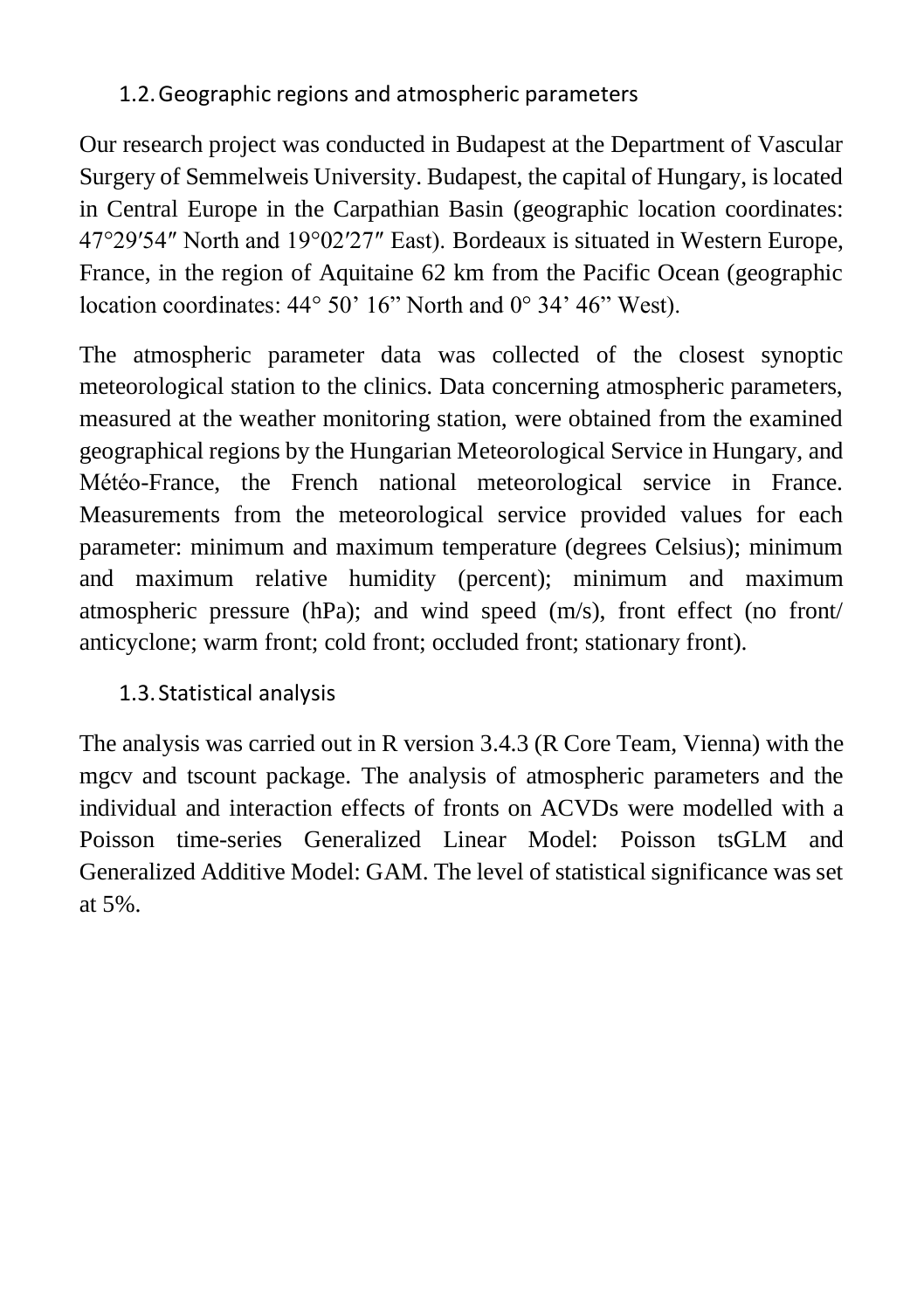### **RESULTS**

#### *Test* ..*A*":

The distribution of acute hospitalization was characterized by pronounced seasonality. (Figure 1.)



**Figure 1.:** The monthly and aggregated number of patients for each month in all years.

Between the examined atmospheric parameters temperature (1-day lag;  $p =$ 0.001), temperature change (0.000), air pressure (2-7-days lag;  $p = 0.002$ ), humidity (0.039) and wind speed (1 day lag;  $p = 0.027$ ) specific conditions increased the morbidity number of ACVDs. (Figure 2.)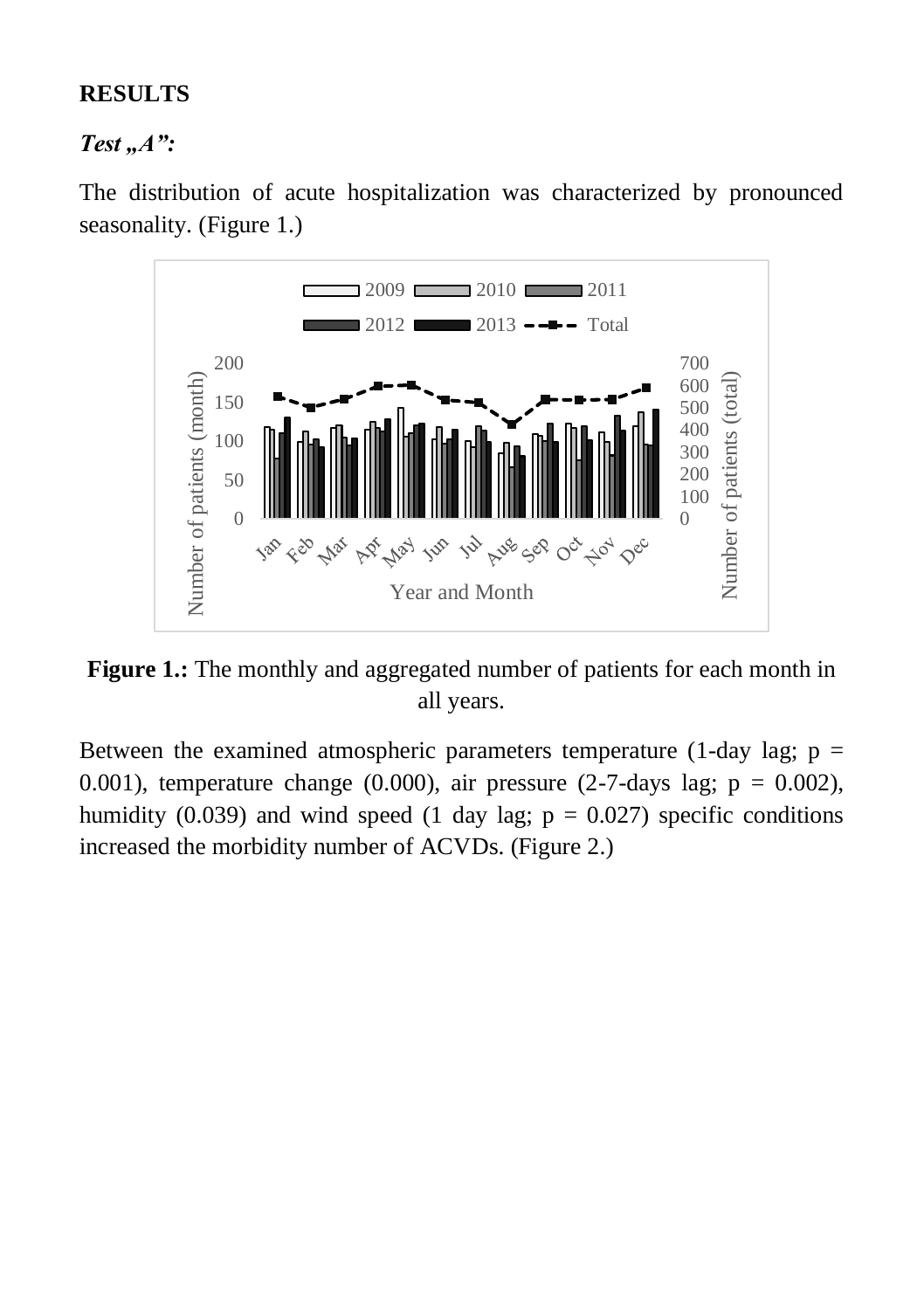

**Figure 2.** Effect of atmospheric Parameters on the relative risk

In our study we determined three interaction atmospheric condition complexes, which atmospheric conditions have increased the ACV hospitalization number: 1. high temperature (30 °C≤) + high humidity (40%≤) 2. daily temperature change (5 °C<) with humidity change (40%≤). 3. temperature change ( $\geq$ 5°C)  $+$  humidity change ( $>40\%$ ) + wind speed change (2 m/s  $\leq$ ). The observed effects were independent of seasonality.

### *Test* ..*B*":

The front effects  $(2$ -day lag effect) significantly increased morbidity  $(p=0.005)$ . Positive significant association was observed between ACV hospitalization and cold front  $(<0.001$ ). In our study we detected 3-day front complexes, which increased the incidence of ACV disease: 1. anticyclone-anticyclone-warm front, 2. warm front-stationary front- stationary front, 3. cold front-occluded frontcold front, 4. anticyclone-cold front-occluded front. (Figure 3.) During our study we also detected CV protective factors. The occluded front effect (2-day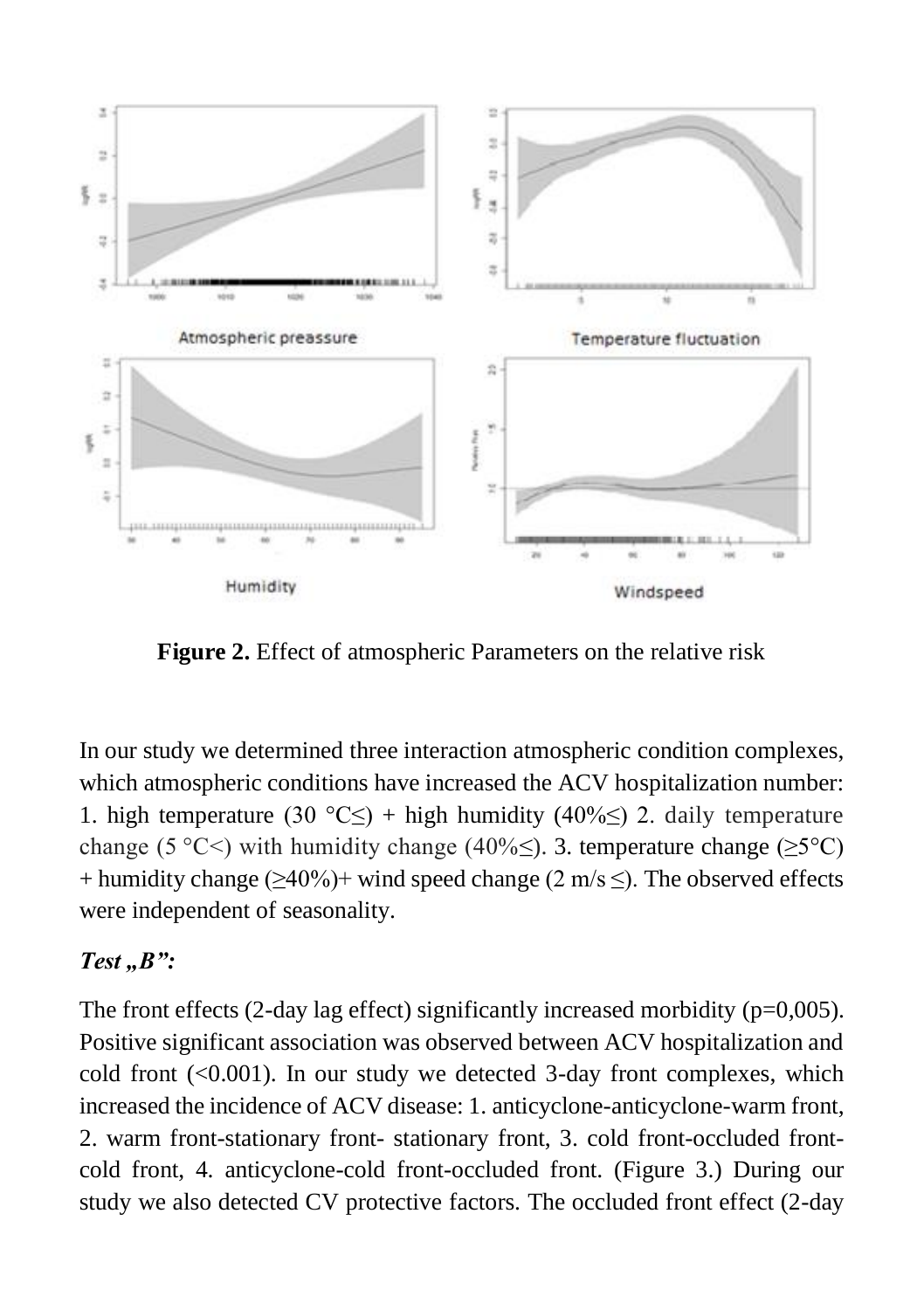lag effect ( $p = 0.016$ ) and cold front-occluded front-cold front ( $p = 0.031$ ) detected as a protective factor, as the morbidity showed a decrease.



**Figure 3.** Timeline diagram of the relative risk of the effects of front patterns.

#### *Test "C":*

The morbidity number of patients with diabetic, hyperlipidemic, hypertensive, and previous CV disease increases during specified atmospheric parameter changes. The strongest significant relationship was observed in the subpopulation with diabetes. (Table 1.)

**Table 1.** Regression results to determine the atmospheric sensitivity of subpopulations with different major risk factors.

Relative risk estimates for atmospheric parameters from Poisson model to estimate daily event counts for the hypertensive subsample (n=2'886) Parameter\* Relative risk CI95% lower CI95% upper p-value **Average daily atmospheric pressure, hPa 1.006 1.000 1.012 0.036 Average daily humidity, % 0.992 0.989 0.996 <0.001** Relative risk estimates for atmospheric parameters from Poisson model to estimate daily

| event counts for the diabetic subsample $(n=1'074)$ |                 |       |       |         |  |
|-----------------------------------------------------|-----------------|-------|-------|---------|--|
| Parameter*                                          | Relative CI95\% |       | CI95% | p-value |  |
|                                                     | risk            | lower | upper |         |  |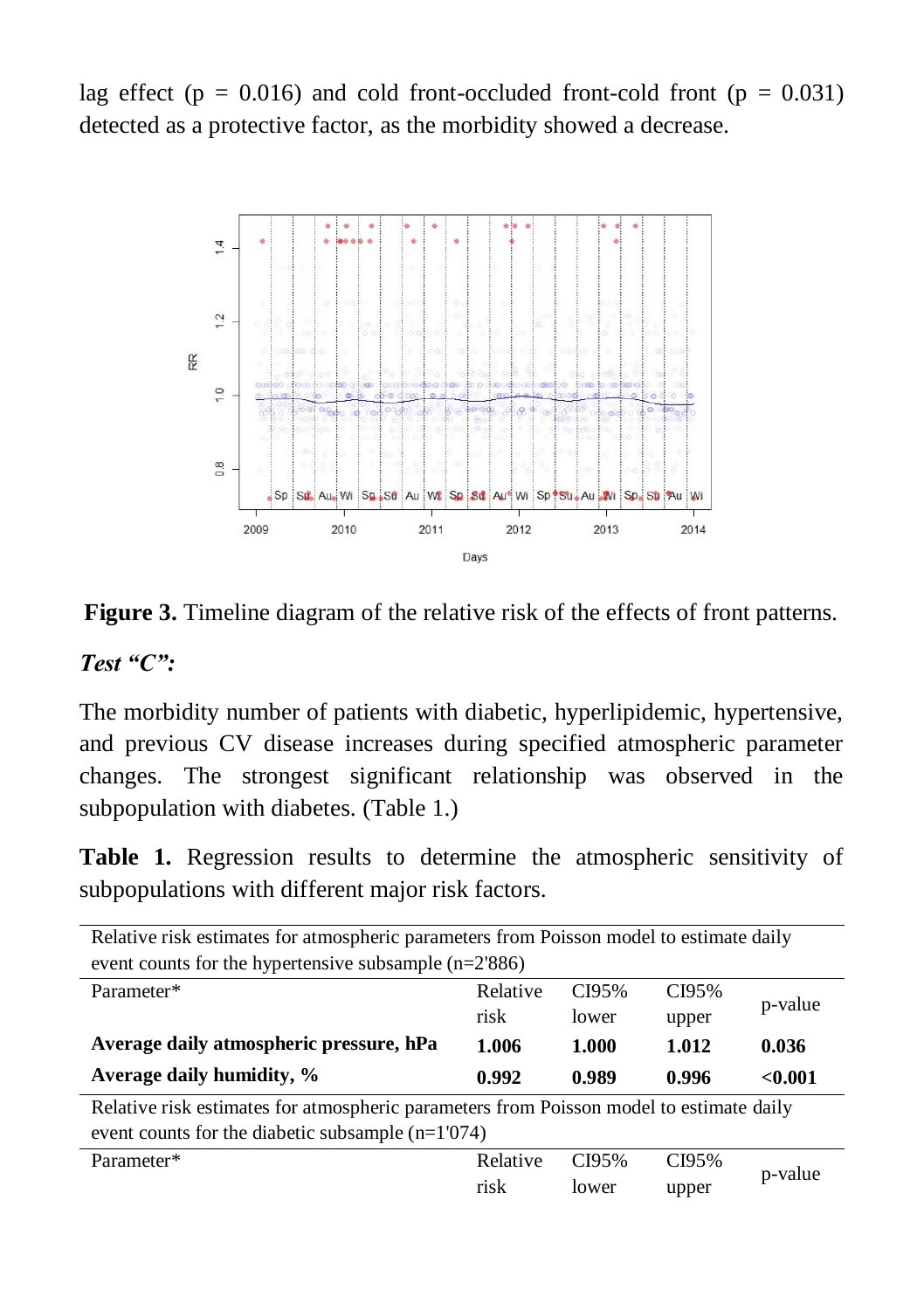| Daily atmospheric temperature change                      | 1.480 | 1.062 | 2.062 | 0.020 |
|-----------------------------------------------------------|-------|-------|-------|-------|
| $>5^{\circ}C$                                             |       |       |       |       |
| Daily humidity change $\geq 40\%$                         | 0.351 | 0.159 | 0.773 | 0.009 |
| Average daily atmospheric temperature,<br>$\rm ^{\circ}C$ | 0.987 | 0.978 | 0.997 | 0.009 |
| Average daily humidity, %                                 | 0.992 | 0.987 | 0.998 | 0.005 |
| Average daily wind velocity over 2 m/s                    | 1.693 | 1.214 | 2.360 | 0.002 |
| Interaction of daily atmospheric                          |       |       |       |       |
| temperature change $\geq 5^{\circ}$ C and humidity        | 2.429 | 1.088 | 5.424 | 0.030 |
| change $\geq 40$                                          |       |       |       |       |

Relative risk estimates for atmospheric parameters from Poisson model to estimate daily event counts for the CVD subsample (n=1'004)

| Parameter*                                         | Relative | CI95% | CI95% |         |
|----------------------------------------------------|----------|-------|-------|---------|
|                                                    | risk     | lower | upper | p-value |
| Daily humidity change $\geq 40\%$                  | 1.659    | 1.045 | 2.633 | 0.031   |
| Average daily humidity, %                          | 0.993    | 0.988 | 0.999 | 0.021   |
| Interaction of daily atmospheric                   | 0.511    | 0.314 | 0.830 | 0.007   |
| temperature change $\geq 5^{\circ}$ C and humidity |          |       |       |         |
| change $\geq 40\%$                                 |          |       |       |         |

Relative risk estimates for atmospheric parameters from Poisson model to estimate daily event counts for the hyperlipidemia subsample (n=1'967)

| Parameter*                                     | Relative | CI95% | CI95% |         |
|------------------------------------------------|----------|-------|-------|---------|
|                                                | risk     | lower | upper | p-value |
| Average daily atmospheric pressure, hPa        | 1.008    | 1.002 | 1.015 | 0.015   |
| Average daily humidity, %                      | 0.991    | 0.987 | 0.995 | < 0.001 |
| Interaction of daily atmospheric               |          |       |       | 0.019   |
| temperature change $\geq 5^{\circ}$ C and wind | 1.317    | 1.046 | 1.658 |         |
| velocity $\geq 2$ m/s                          |          |       |       |         |

\* Parameters are adjusted for seasonality. Bold rows indicate parameters significantly associated with daily event counts  $(p<0.05)$ 

Specific front patterns also increased the morbidity risk of patients with specified major CV risk factors (Table 2.)

**Table 2.** Regression results to determine the front sensitivity of subpopulations with different major risk factors (max. 2-days lag).

Relative risk estimates† for atmospheric parameters from Poisson model to estimate daily event counts for the hypertensive subsample (n=2'886)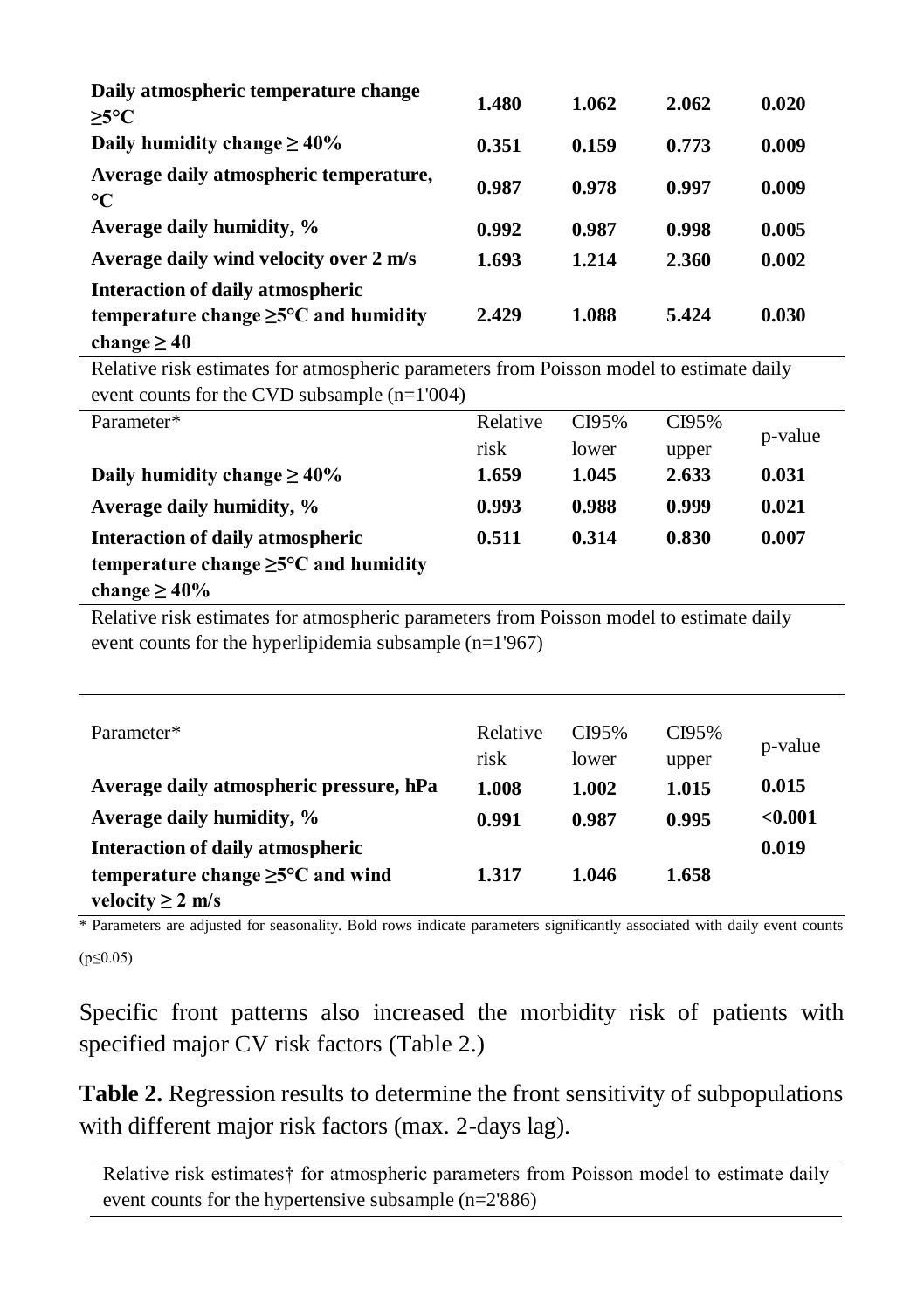| Lag   | Weather front | Relative risk | CI95% lower | CI95% upper | p-value |
|-------|---------------|---------------|-------------|-------------|---------|
|       | $4^*$         | 1.154         | 1.026       | 1.297       | 0.017   |
| 1 day | $3^*$         | 0.847         | 0.750       | 0.957       | 0.008   |
|       |               | 0.889         | 0.799       | 0.990       | 0.032   |

Relative risk estimates† for atmospheric parameters from Poisson model to estimate daily event counts for the diabetic subsample (n=1'074)

| Lag   | Weather front | Relative risk | CI95% lower | $CI95\%$ upper | p-value |
|-------|---------------|---------------|-------------|----------------|---------|
|       | $3^*$         | 1.251         | 1.012       | 1.547          | 0.038   |
|       | $4^*$         | 1.246         | 1.029       | 1.509          | 0.024   |
| 2 day | $3^*$         | 0.790         | 0.649       | 0.961          | 0.018   |

Relative risk estimates† for atmospheric parameters from Poisson model to estimate daily event counts for the hyperlipidemia subsample (n=1'967)

| Lag   | Weather front | Relative risk | CI95% lower | CI95% upper | p-value |
|-------|---------------|---------------|-------------|-------------|---------|
| 2 day | $3^*$         | 0.782         | 0.674       | 0.907       | 0.001   |
|       |               | 0.866         | 0.76        | 0.986       | 0.030   |

Relative risk estimates† for atmospheric parameters from Poisson model to estimate daily event counts for the previous history of CVD subsample (n=1'004)

| Lag   | Weather front | Relative risk | CI95% lower | $CI95\%$ upper | p-value |
|-------|---------------|---------------|-------------|----------------|---------|
| 2 day |               | 0.802         | 0.652       | 0.986          | 0.036   |

† Parameters are adjusted for seasonality \*p<0.05 [2: warm front, 3: occluded front, 4: cold front, 5: stationary front]

Overall, based on the demographic analysis, we found that for total ACVDs, the men were more vulnerable than women. The data of descriptive statistics show that men have the highest mean of morbidity during every front type and showed the highest front sensitivity during cold weather front (78%), whereas women had the highest front sensitivity when stationary front occurred (40.1%). Regarding age groups, people over 55 year have the highest mean of morbidity during every front type. (Figure 4.)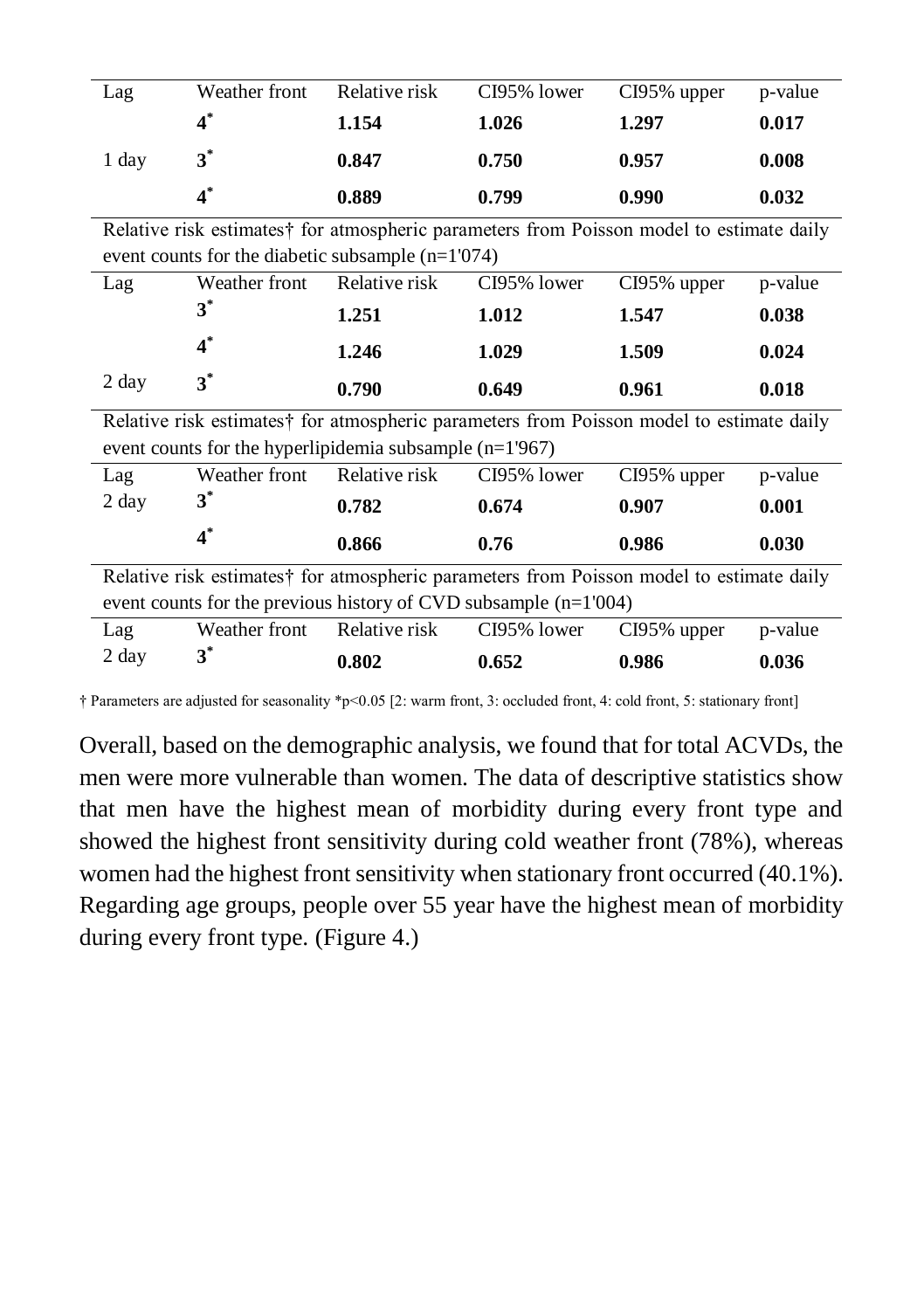

**Figure 4.** Average daily hospitalization rate based on average daily temperature, taking into account age distribution.

#### *Test* ..*D*":

In healthy blood donors, the Hgb parameter showed a significant relationship with daily mean temperature (8-14-day lag effect;  $p=0,008$ ). In terms of WBC and Thr, there were no significant correlation. All examined parameters (Fvs, Hgb, Thr) in ACV patients showed significant correlation with certain atmospheric parameters. The Hgb level correlated with the atmospheric conditions of mean daily temperature (15-21-days lag effect;  $p = 0.006$ ), daily temperature fluctuation (2-7-days lag effect;  $p = 0.000$ ) and average humidity (0-days lag effect;  $p = 0.005$ ). There was a correlation between WBC and atmospheric pressure (1-day lag effect;  $p = 0.015$ ). The Thr level correlated with average daily mean temperature (15-21-days lag effect;  $p = 0.029$ ) and atmospheric pressure (1-day lag effect;  $p = 0.007$ ) conditions. The CRP, LDH, INR, LDL, CHOL level showed a significant correlation with specific atmospheric parameter conditions. The above mentioned parameters have changed with the same tendency to the effects of daily temperature fluctuations, daily average temperatures, and atmospheric pressure atmospheric conditions. (Table 3.)

CRP, LDH, INR, LDL, CHOL values increased in terms of daily temperature fluctuations, low temperatures, high atmospheric pressure. Front effect (independent of the type) increased INR and LDL parameters.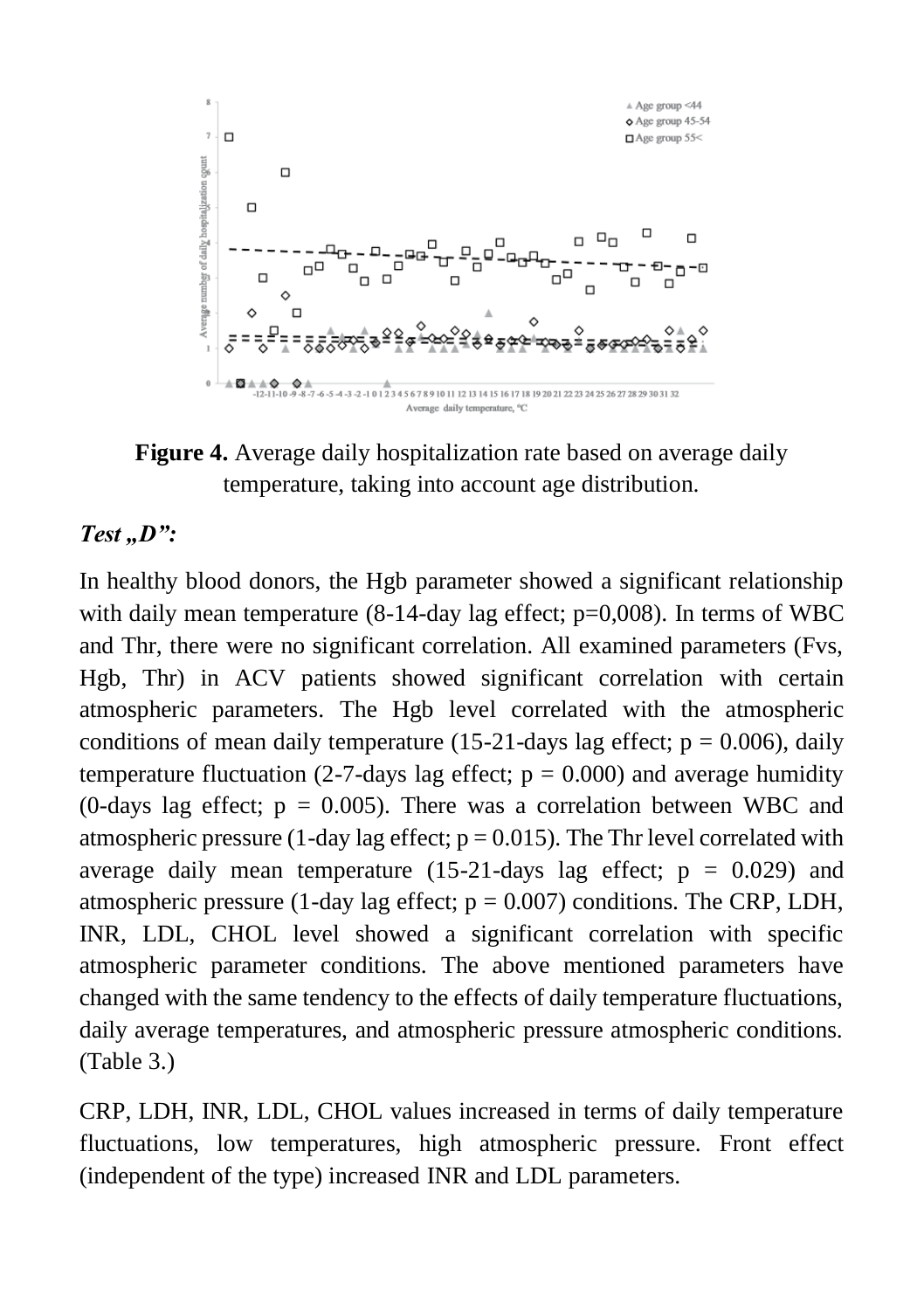**Table 3.** Regression values for laboratory parameters and atmospheric parameters that represent CV risk.

| <b>CRP</b>                           | (estimated)        | F                       | P-value |
|--------------------------------------|--------------------|-------------------------|---------|
|                                      | degrees of freedom |                         |         |
| Mean Temperature                     | 1,50               | 0,742                   | 0,002   |
| Atmospheric                          | 2,44               | 1,547                   | 0,000   |
| Pressure, Mean of 2-7                |                    |                         |         |
| Day Lag                              |                    |                         |         |
| Maximum Wind                         | 1,36               | 0,879                   | 0,004   |
| Speed                                |                    |                         |         |
| Maximum Wind                         | 2,16               | 1,141                   | 0,003   |
| Speed, Mean of 2-7                   |                    |                         |         |
| Day Lag                              |                    |                         |         |
| <b>LDH</b>                           | (estimated)        | $\overline{\mathbf{F}}$ | P-value |
|                                      | degrees of freedom |                         |         |
| Mean Temp., Mean of<br>15-21 Day Lag | 1,27               | 0,807                   | 0,004   |
| Maximum Wind                         | 1,13               | 1,119                   | 0,001   |
| Speed                                |                    |                         |         |
| <b>INR</b>                           | (estimated)        | F                       | P-value |
|                                      | degrees of freedom |                         |         |
| Mean Temperature                     | 2,41               | 0,848                   | 0,013   |
| Mean Temp., Mean of                  | 2,81               | 2,215                   | 0,000   |
| 8-14 Day Lag                         |                    |                         |         |
| Daily Temp. Diff.                    | 1,55               | 0,641                   | 0,016   |
| Daily Temp. Diff.,                   | 2,27               | 1,491                   | 0,000   |
| Mean of 2-7 Day Lag                  |                    |                         |         |
| <b>Atmospheric Pressure</b>          | 2,70               | 1,055                   | 0,008   |
| Atmospheric                          | 5,16               | 2,442                   | 0,000   |
| Pressure, 1 Day Lag                  |                    |                         |         |
| Maximum Wind                         | 0,99               | 0,457                   | 0,022   |
| Speed, Mean of 2-7                   |                    |                         |         |
| Day Lag                              |                    |                         |         |
| Front-type                           | 4,00               | 4,747                   | 0,001   |
| <b>LDL</b>                           | (estimated)        | $\overline{\mathbf{F}}$ | P-value |
|                                      | degrees of freedom |                         |         |
| Mean Temperature                     | 3,19               | 1,736                   | 0,000   |
| Mean Temp., Mean of                  | 2,79               | 2,016                   | 0,000   |
| 8-14 Day Lag                         |                    |                         |         |
| Mean Temp., Mean of                  | 4,78               | 1,156                   | 0,031   |
| 15-21 Day Lag                        |                    |                         |         |
| Daily Temp. Diff.                    | 1,16               | 0,484                   | 0,024   |
| Daily Temp. Diff., 1                 | 3,15               | 1,203                   | 0,007   |
| Day Lag                              |                    |                         |         |
| Daily Temp. Diff.,                   | 1,01               | 0,442                   | 0,023   |
| Mean of 8-14 Day                     |                    |                         |         |
| Lag                                  |                    |                         |         |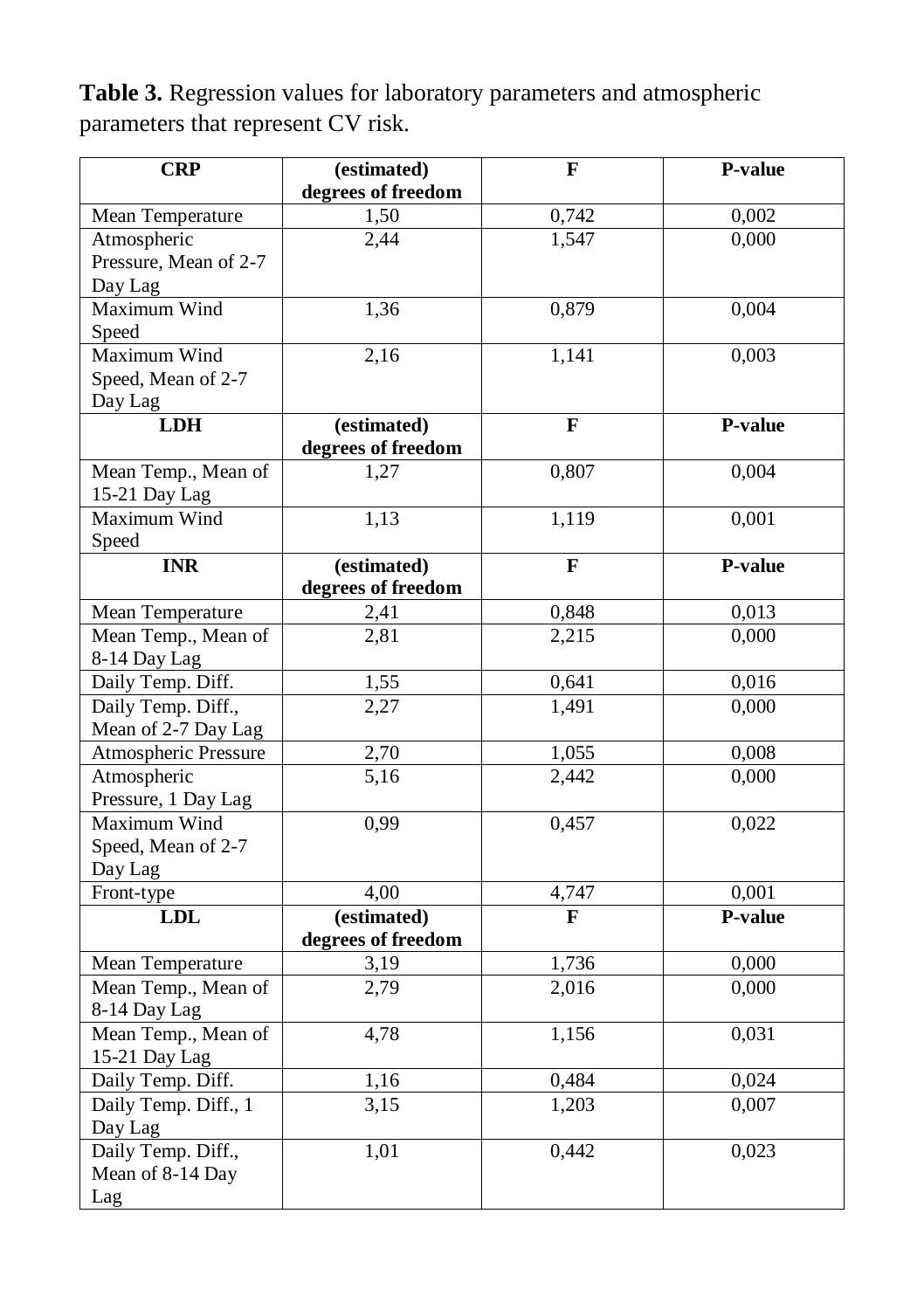| Atmospheric Pressure  | 2,40               | 2,600 | 0,000          |
|-----------------------|--------------------|-------|----------------|
| Atmospheric           | 1,39               | 0,578 | 0,016          |
| Pressure, 1 Day Lag   |                    |       |                |
| Atmospheric           | 1,55               | 3,475 | 0,000          |
| Pressure, Mean of 2-7 |                    |       |                |
| Day Lag               |                    |       |                |
| Front-type            | 4,00               | 2,996 | 0,018          |
| Front-type, 1 Day Lag | 4,00               | 2,723 | 0,028          |
| <b>CHOL</b>           | (estimated)        | F     | <b>P-value</b> |
|                       | degrees of freedom |       |                |
| Mean Temperature      | 1,80               | 0.903 | 0,003          |
| Mean Temp., Mean of   | 2,10               | 1,235 | 0,000          |
| 8-14 Day Lag          |                    |       |                |
| Daily Temp. Diff., 1  | 2,31               | 0,864 | 0.015          |
| Day Lag               |                    |       |                |
| Atmospheric           | 1,55               | 1,301 | 0,000          |
| Pressure, Mean of 2-7 |                    |       |                |
| Day Lag               |                    |       |                |
| Maximum Wind          | 0.95               | 0,401 | 0,030          |
| Speed, Mean of 2-7    |                    |       |                |
| Day Lag               |                    |       |                |

### $Test, E"$

Seasonality could not be detected in the area of Bordeaux. (Figure 5.)



**Figure 5.** Daily average number of ACVB cases per month.

There was no significant difference in the demographic profile in Bordeaux and Budapest [Budapest: mean age 67.7±13.1; mean age in males 66.5±13.0, mean age in females  $69.8 \pm 12.9$ ; Bordeaux: mean age  $66.9 \pm 17.7$ ; mean age in males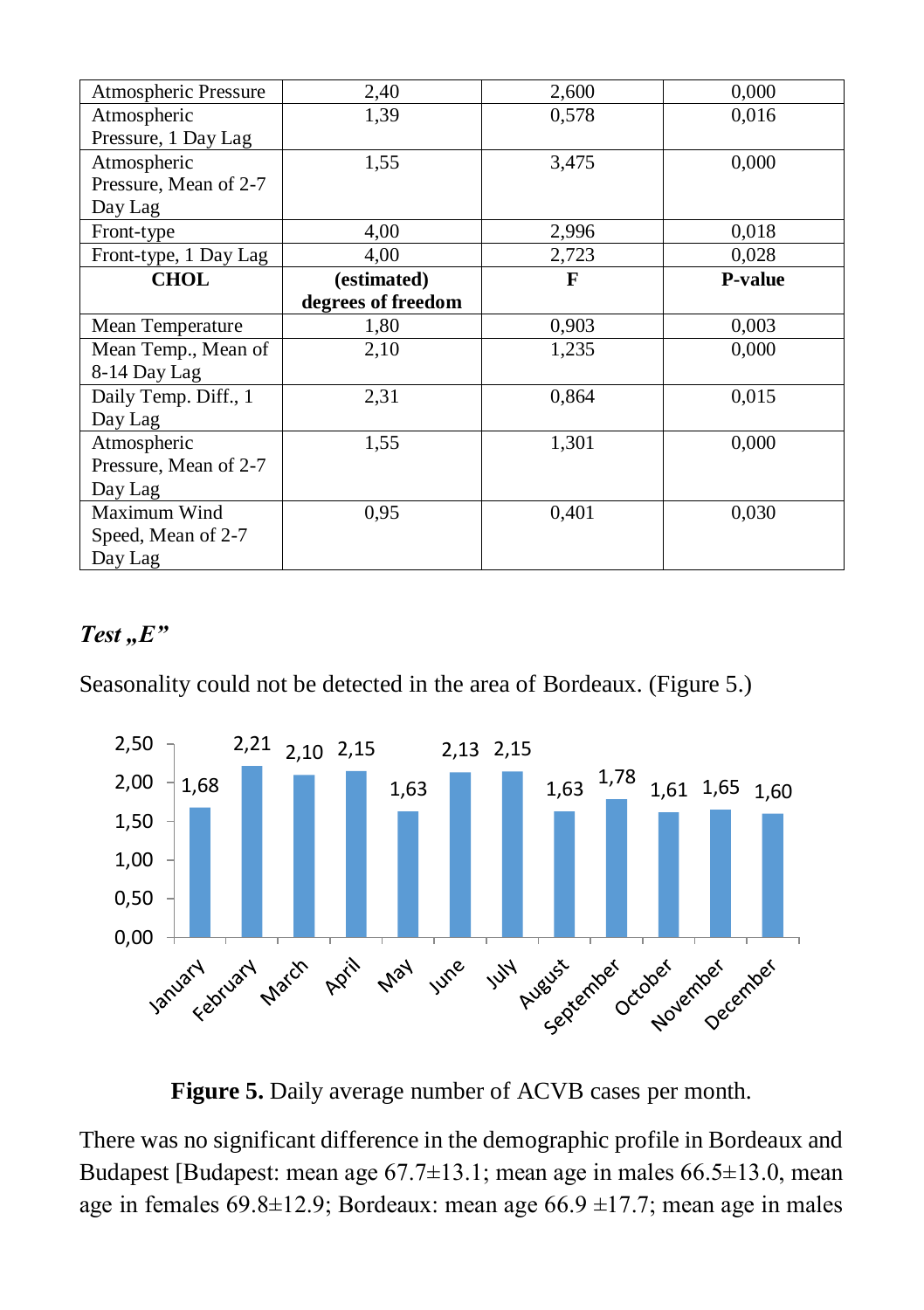$64.6\pm15.6$ , mean age in females  $70.2\pm19.9$ ). In Bordeaux and Budapest, the proportion of patients with hypertension, diabetes, and previous CV patients was 10% or less. There was a significant difference in the case number of hyperlipidaemia. In Bordeaux, the number of patients with hyperlipidaemia was 25.3% lower. In Bordeaux, the atmospheric pressure (8-14 days lag effect; 0.004), atmospheric pressure (1 day lag effect; 0.004) and wind velocity ( $p =$ 0.016) increased the case number. (Figure 6.)



**Figure 6.** Effect of Atmospheric Parameters on RR.

#### *Test* ..*F*":

The Kérdő-test showed a warm front sensitivity in the examined population (Figure 7.) Perfect applicability of the questionnaire was detected. (Figure 8.)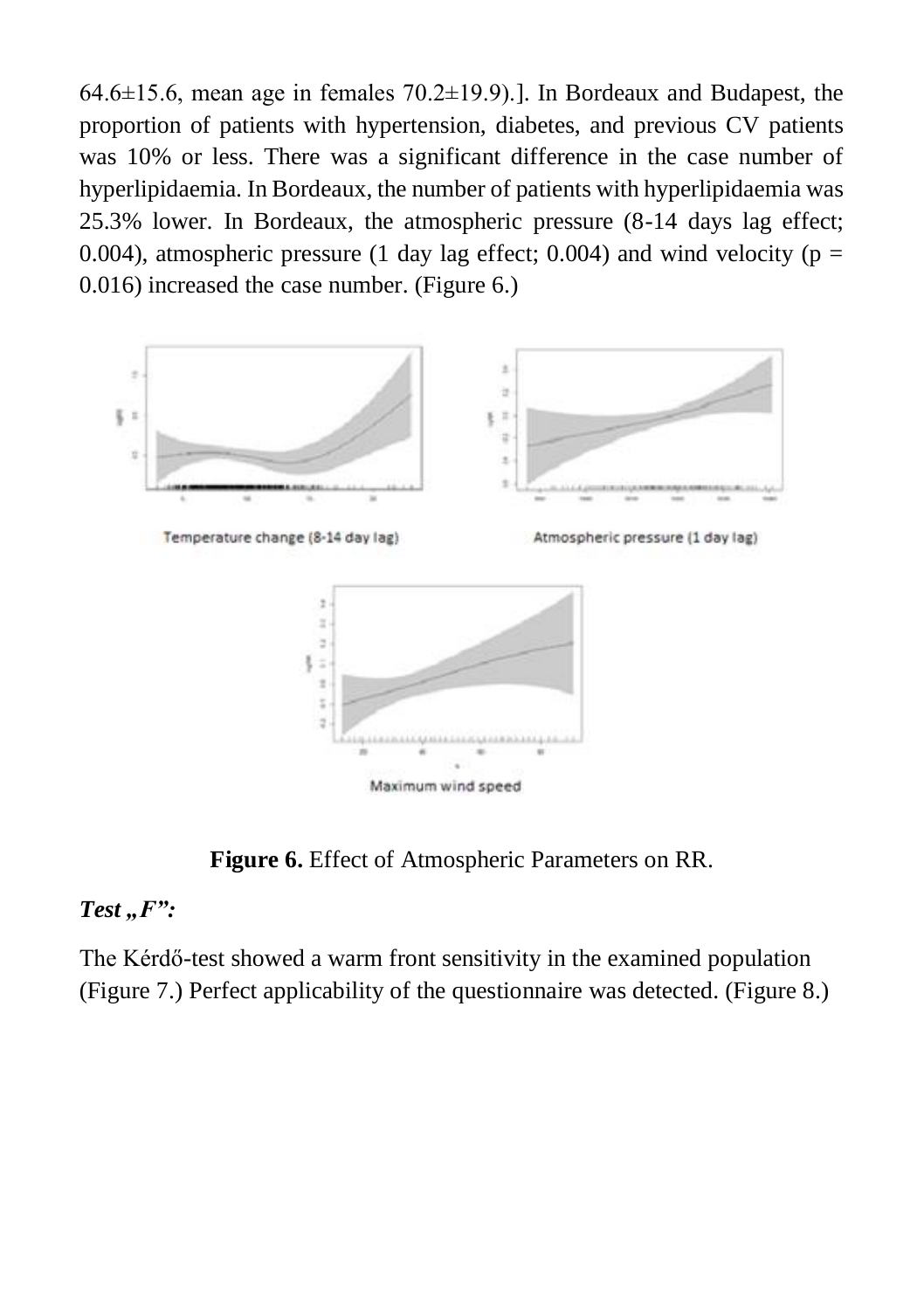

**Figure 7.** Kérdő meteorosensitivity test results. **Figure 8.** Kernel Density Curve

### **Conclusion**

During my research, I sought answers to the following hypotheses, for which the following conclusions can be drawn:

- *1.* We have confirmed those results of studies that show there is a seasonality in the incidence of acute CV diseases. We have shown that extreme weather conditions can be determined as CV risk factors which might increase the number of ACVDs due to the increasing average temperature as a result of global climate change. High atmospheric pressure, strong wind speed and high humidity were detected as CV risk factors. Daily fluctuation of specified atmospheric parameters are CV risk factors. Temperature, atmospheric pressure and wind speed increased the number of ACV hospitalization. Given that global climate change is also causing increased frequency fluctuations in the short term, taking this into account this fact is an important factor in CV care.
- *2.* As a new result, we found that complex atmospheric conditions can be considered as stronger CV risk factor than individual atmospheric parameters. We determined three atmospheric condition complexes which increased CV morbidity.
- *3.* Based on our research results, atmospheric parameters can play a trigger role in each type of the examined ACVDs.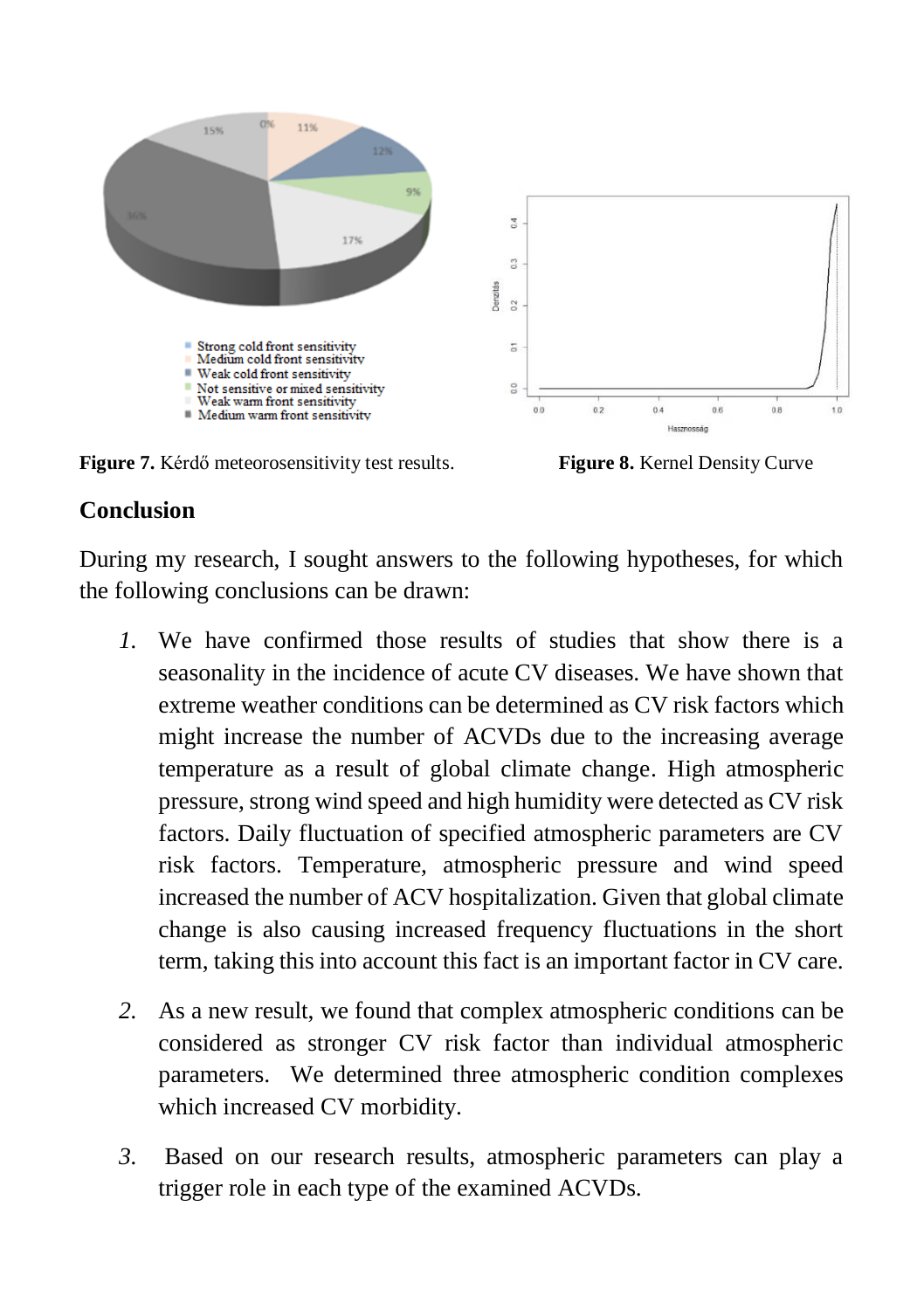- *4.* We have shown that cold season, regardless of seasonality, is a strong minor CV risk factor. Cold and extreme cold atmospheric conditions are becoming more common as a result of global climate change, therefore taking our results into account in the field of CV care may be a necessary step in the future. 3-day front pattern complexes were identified which increased the incidence of ACVDs.
- 5. In our results, we have shown the time lag effect of each atmospheric parameter.
- 6. In the demographics characteristic, we showed front sensitivity in men. Men showed front sensitivity to the cold front and women on the stationary front. In line with other international research results, our study also confirmed the more pronounced atmospheric sensitivity of the older generation. The possible using of our results in prevention is significant due to the climate threat of vulnerable groups.
- 7. We have successfully determined, as first in the scientific literature, a subpopulation with pronounced atmospheric vulnerability. Patients with diabetes, hyperlipidaemia, hypertension, and previous CV disease have a higher risk of developing morbidity in certain atmospheric conditions. Patients with diabetes have the highest vulnerability. This result will provide an opportunity to focus on future attention and apply appropriate prevention measures within a population with increased vulnerability.
- 8. First in Hungary and in line with international literature we detected some haemostatic and inflammatory factor levels increase in correlation with atmospheric parameters. Temperature fluctuations, low temperatures and high atmospheric pressure have increased the level of CRP, LDH, INR, LDL, CHOL. Certain atmospheric parameters also increased Fvs, Hgb, and Thr levels. We first detected in the international literature, that front effects increased the level of INR and LDL.
- *9.* In the international literature, we conducted the first study between Hungary and France on the CV effect of atmospheric parameters. We have shown that in the Bordeaux region the temperature, atmospheric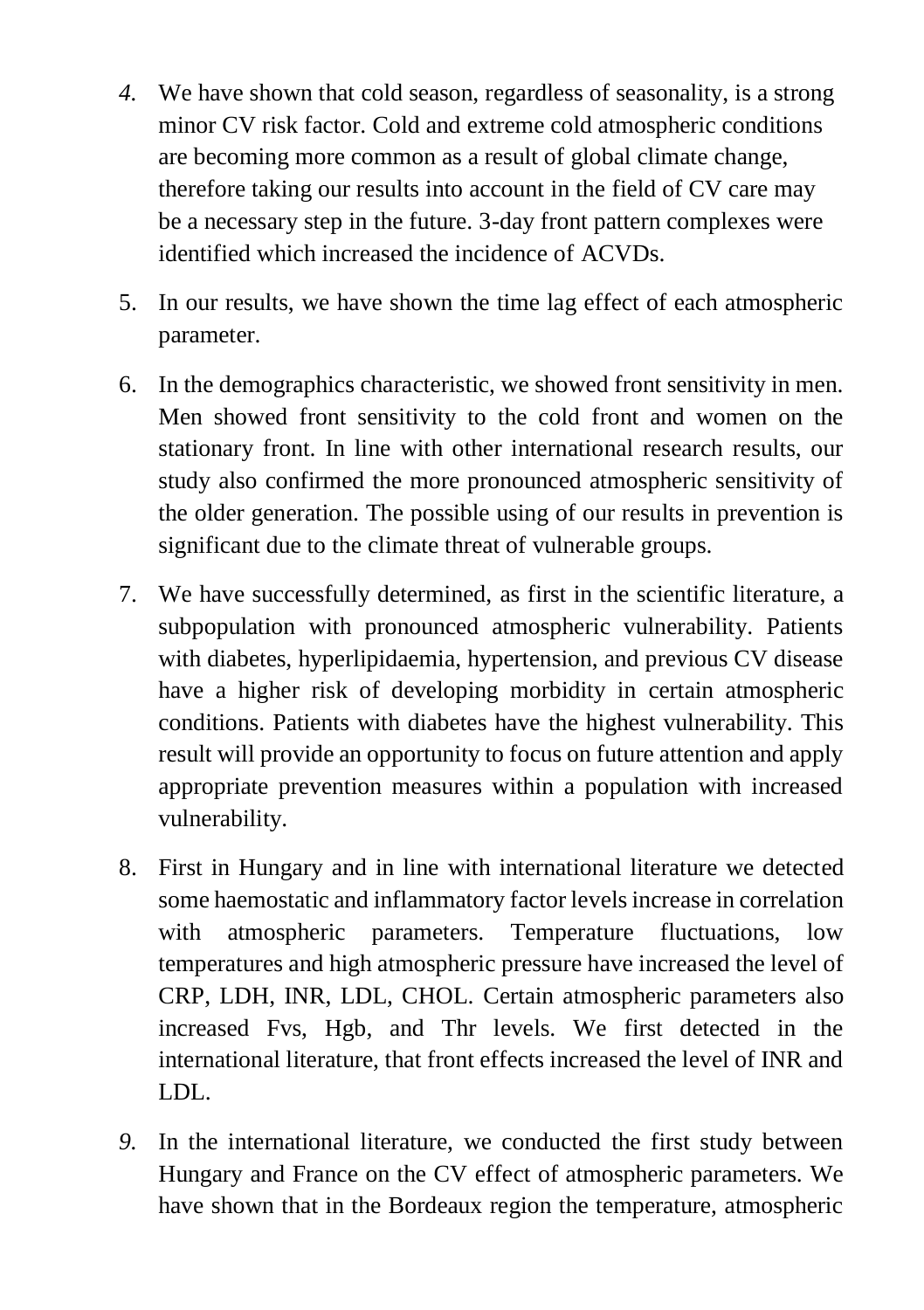pressure and wind speed had a significant CV effect. Seasonality was not detectable in Bordeaux, unlike Budapest. This is a possible explanatory factor of the "French paradox". In the Bordeaux region, a warm-front sensitivity was detected, whereas, in the Budapest region, a cold front sensitivity was detected.

- 10. Based on our research results, the Kérdő-test can be applied in other countries with different latitude.
- 11. In our research cardiovascular meteorological comfort zones were determined, these atmospheric conditions were protective against ACVD.
- 12. Based on our results, the current medical meteorological forecasting system can be expanded taking into account front-patterns, atmospheric conditional complexes, and detected lag-effects. Preventive strategies based on our research results can be used in clinical practice in the future, these prevention programs should also focus on the prevention of the detected vulnerable groups.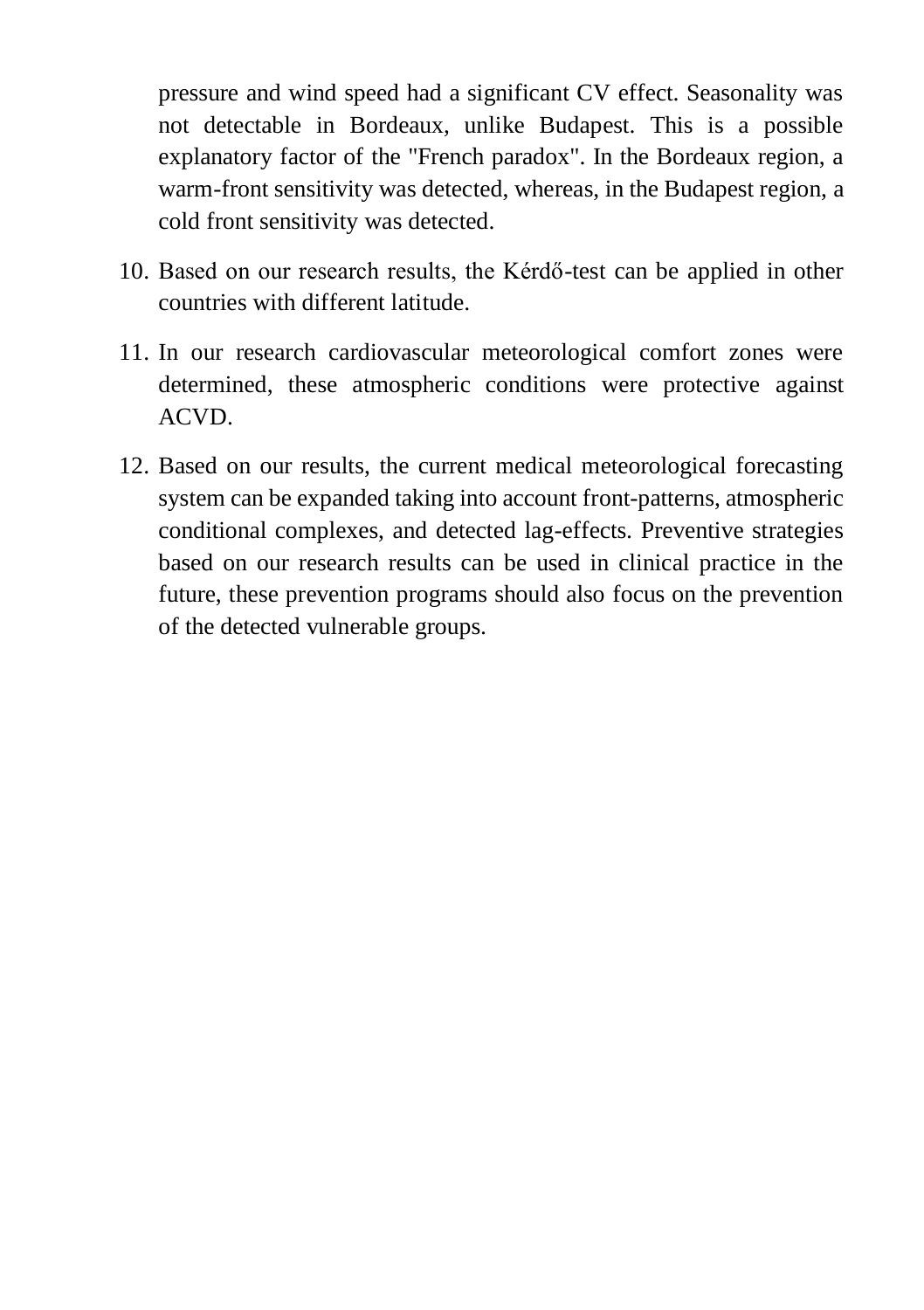# **List of publications:**

# **Publications**

- **Boussoussou N,** Boussoussou M, Merész G, Rakovics M, Entz L, Nemes A. Complex effects of atmospheric parameters on acute cardiovascular diseases and major cardiovascular risk factors: data from the CardiometeorologySM study. Sci. Rep. Nature 2019, 23;9(1):6358. **IF: 4,525**
- **Boussoussou N,** Boussoussou M, Nemes A. Historical overview of medical meteorology - the new horizon in medical prevention. *Orv Hetil*. 2017. 158(5):187-191. **IF: 0,322**
- **Boussoussou N**, Boussoussou M, Entz L, Nemes A. Occurrence of acute cardiovascular diseases under different atmospheric parameters. *Orv Hetil*. 2014. 6;155(27):1078-82.
- Boussoussou M, **Boussoussou N**, Entz L, Nemes A Cardiogen thromboembolia kockázati tényező: légköri paraméterek hatása korunk "cardiovascularis járványára", a pitvarfibrillációra. *Érbetegségek*, 2015. (1). 13-17.
- Boussoussou M, **Boussoussou N**, Merész G, Rakovics M, Entz L, Nemes A. Atmospheric fronts as minor cardiovascular risk factors, a new approach to preventive cardiology. Journal of Cardiology.2019.75(2):196-202. **IF:2,289**

# **Book chapter**

**Boussoussou N, Boussoussou M. Climate Change is one of the** biggest threats to global health. It is time for new horizons in preventive medicine - review of the latest knowledge on the health effects of climate change on acute cardiovascular diseases. In: Leon V. Berhardt, Advances in Medicine and Biology. New York, 2018: 180-203.